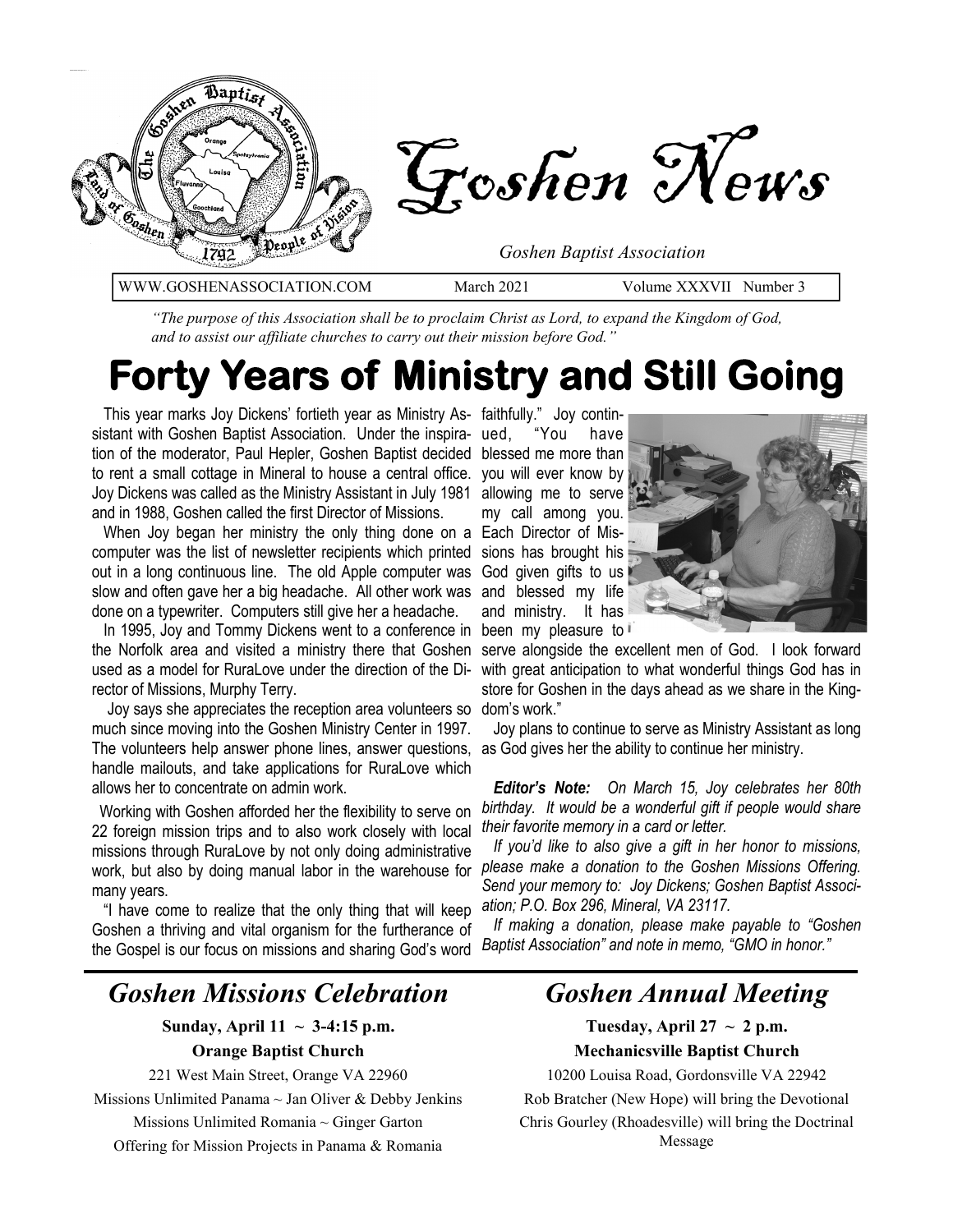## **Mission Opportunities**

*Project for March:* **Military Ministries** and **Project Ruth** we are collecting funds for summer VBS camps throughout the summer break for Roma children who attend The Ruth School (\$2400 needed) and \$4400 for the Warm Clothing Project needed ASAP. We have already received & sent the funds for the kitchen grater and plates.

*RuraLove 540.894.8440, 587 Mica Road, Mineral,* is a ministry of Goshen Association to local families in crisis. We need churches who will *follow up* with families in crisis to build a relationship with the goal of meeting spiritual needs.

The Thrift Store is open year-round on Wednesdays 8 a.m. -12:30 p.m. and the first Saturday of the month April-Nov. RuraLove always needs: Chest of drawers, refrigerators, electric stoves, washers/dryers, twin & full mattresses, good vehicles.

RuraLove accepts a wide variety of items not listed. Smaller donations may be left in the green wooden donation shed anytime. Please call ahead for larger donations. Volunteers may also be **scheduled** to pick up **LARGE** items on a Wednesday morning.

*RuraLove does not accept* old style TVs, lg. entertainment centers, sleeper sofas, office desks, appliances which have issues. Also, no torn, damaged, moldy, or dirty items. If you have pets, RuraLove cannot accept upholstered items or mattresses due to allergies. All items are to be nice enough to give in Jesus' name.

*Bethany Christian Services 540.373.5165* Christ-Centered Crisis Pregnancy Center and Adoption Services. Www.bethany.org/Fredericksburg 5610 Southpoint Centre Blvd. #107, Fredericksburg 22407

#### *Fred. Pregnancy Center 540.370.1800*

1616 Stafford Ave., Fredericksburg 22401 Www.FredericksburgPregnancyCenter.org

*Hope House 540.371.0831* Battered women's shelter for abused women and their children, 902 Lafayette Blvd., Fredericksburg

*Shelter for HELP in Emergency 434.963.4676*  Working to end domestic violence. Charlottesville

#### *Thank You for Chaplain Support*

Thank you for the **\$4,500** donated to support Chaplain Rita Willett in Goochland. During Covid, she has been ministering by email, phone calls, and sending materials and letters through the mail. It's been tough on residents as they miss the worship services and their families who haven't been allowed to visit due to the lockdown.

#### *Baby Bottle Project Results*

*Bethany Christian Services thanks you for your support of the Baby Bottle Project in January and your generous donations of a total of \$2,379.*

## *Mission Stitchers*

*All are invited on Sat, March 20, 9 a.m.-2 p.m.* 

Bring a lunch or about \$10 for lunch. Bring your machine and tools or fabric scissors to cut out the patterns. For more information on this ministry contact Terry Graham 540.661.6268 or email mrsjrg@aol.com

### *Pray for our Goshen Churches:*

Pray for Goldmine (Louisa Co) and Pastor John Ellington.

Pray for Gordonsville and Pastor Wayne Collis.

Pray for Hebron (Spotsylvania) and Pastor John Hodgins.

Pray for Louisa and Pastor Richard Sandberg & Rudy Hornburger, Minister of Children and Youth.

## *2020-2021 Annual Budget Report*

| Budget for 2020-2021 | 156,742.00 |
|----------------------|------------|
| <b>Monthly Needs</b> | 13,062.00  |
| Received Jan.        | 14,627.00  |
| Received Oct-Jan.    | 48,742.00  |
| Budget               | 3,306.00   |
|                      |            |





*RuraLove is open to the public while asking customers to practice safe distancing and wear masks inside buildings. In the past month (through your contributions and donations to RuraLove) you have helped local families in crisis by providing:*

- 8 Families with financial needs **(\$4,767.00)** (Rent, Mortgage, Utilities)
- 8 Families with a household need
- 2 Families with a whole house
- 2 Families with a medical equipment loan
- 2 Families with clothing

#### *In the past month the RuraLove Thrift Store sales have:* Served 90 families with clothing

Served 276 families with household items

Total sales from the Thrift Store for clothing and other donated yard sale items for the month: **\$2,416.50** 

*One hundred percent of all sales and donations go to local families in crisis.*

> *Before bringing larger donations, please call: 540.894.8440.*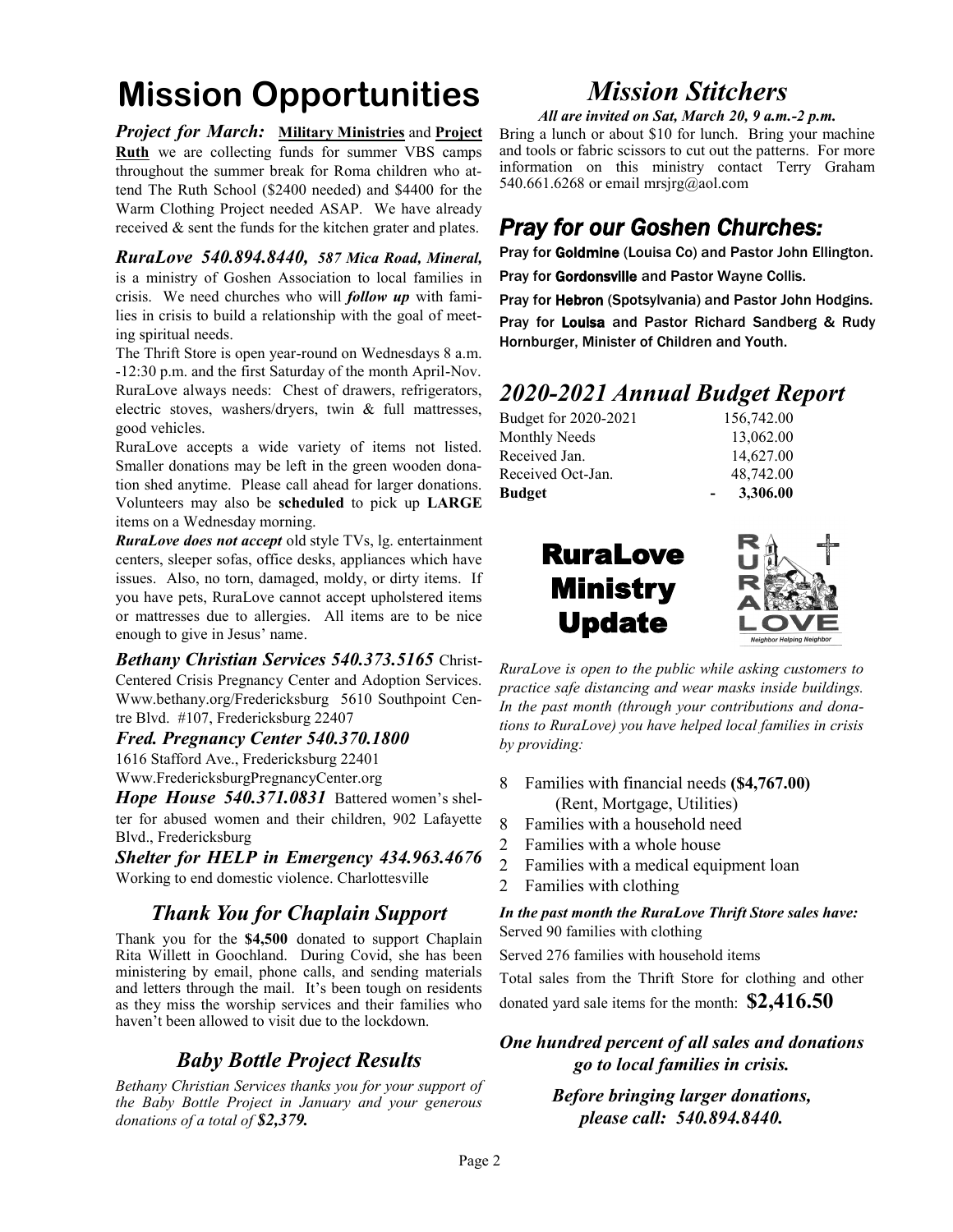## **An Old Solution to A New Problem**

 Back in August, Louisa Baptist Church decided to open a day camp for children who didn't have a place to go on the days they couldn't attend school. This decision was not just to help meet the physical needs of working families, but to help with the goal of spreading the Good News of Jesus. In doing so, we wanted to be very intentional about teaching the children about who God, His word, salvation and how they could lean on the promises of God in times of difficulty. To accomplish this, we decided to use a very old solution to this new problem… *Bible Drill*.

 Every day at camp, the kids hear stories from the Bible, learn about how they can be saved and what it means to be a Christian, practice using their Bible and memorize verses and key passages from the Bible. The results have been astonishing. Of the 16 children at day camp, only four of them attended our church or any church regularly. None of them could recite the books of the Bible and only a couple had had experience memorizing scripture. Of those 16 children ranging from kindergarten to fifth grade, 12 of them can now say every book of the Bible in order; the other four can say the entire New Testament and much of the Old Testament.

 From the youngest to the oldest children, we are seeing them grow by leaps and bounds. Most of our older students have memorized more than 20 Bible verses, some even the entire twenty-third Psalm, and are finding books like Obadiah in less than 10 seconds. Our kindergartener is memorizing scripture verses like Psalm 56:3 and finding books of the Bible and she can't even read yet. Parents are talking about how their kids can't wait to get home and tell them about what they learned, and kids are sending us notes with a picture saying, "Day camp is the 'best place ever'". **Most importantly, four of the boys at day camp have made professions of faith and are getting connected with their family to church outside of day camp.**

 The program has been so successful that our church has decided to launch *Bible Drill* on Wednesday nights as our children's discipleship program. In the future, it is our hope to expand our participation and be a part of the associational and state *Bible Drill* competitions. If this sounds like something you would like to consider starting at your church and you want more information or some insight into what has made it so successful for us, I would be happy to help you in any way I can.

 At the end of the day it is not the program that matters, but we have truly seen how teaching God's word has not returned void. Knowing God through His word is at the core of every healthy believer and church and I have seen firsthand how God can take *Bible Drill* and use it to make an eternal impact for the kingdom of God.

> Rev. Richard Sandberg, 540-223-5840 (cell) [PastorRichardSandberg@gmail.com](mailto:PastorRichardSandberg@gmail.com)

*Editor's Note: We wanted to share this testimony with you in hopes of encouraging other Goshen churches to use Bible Drill with their children. If more of our Goshen churches used Bible Drill, then Goshen could hold competitions and/ or exhibitions to challenge and test their skills. Praise God for the four precious souls saved so far!*

## *Parkinson's Support Group*

Call Cathy for more info 540.894.3973.

## *"Campbell's Comments"*

 William Shakespeare, the "Bard of Avon" is credited with the familiar phrase "beware of the Ides of March". Why beware of the fifteenth day of March? According to some that is

the date on which Julius Caesar was assassinated by Brutus. Actually, every month has it's 'Ides'. According to the Roman calendar the 'Ides' was the middle part of a month.

 For us the middle of March is a time when we can celebrate the fact that spring is just a few days from arriving clothed as a lion or a lamb. However spring arrives be confident that the work of "The Goshen" will continue. Our



churches will continue to worship. Our pastors will continue to minister to the needs of their families of faith. We will most likely do our work and our fellowshipping with masks on our faces. Some will feel confident because of their having been vaccinated while others will still be waiting for the call to get theirs. We will minister in the face of inconvenience as we contend for our faith.

 We can do our part in combatting COVID and we can pray and support the best guidance of our leaders, science and government. Over 450 thousand dead and their grieving families could tell the story of the agony and terror of struggling for one more breath or one more time to hug their families. It takes more than naivete to delude yourself in thinking that "this" won't happen to you. It takes only one infected carrier to shatter a delusion. When I enlisted in the US Army I signed up to join the medical field. Before I got to my first school I had to go through 'basic training'. We were subjected to items of war. We crawled under barbed wire with real bullets above our heads. We had to spend time learning how to use a gas mask while in a tent of tear gas. Weeks later 'basic training' was over and graduation signified that we were trained soldiers before we went off to various schools.

 In our churches we like to sing that we are "Christian Soldiers". Faith and the Holy Spirit prepare us to contend for the faith. On a physical level we have been given tools to defeat an insidious enemy: Masks, Social Distancing, Hand washing, Hand Sanitizers, and Vaccines. On the spiritual level let us not forget that we have been given the tools to share, be inspired by and contend for the grace giving faith given to us as followers of the lamb.  $\sim$  *Don* 

# Church News

**Mechanicsville** collected \$1640 for the Lottie Moon Christmas Offering. They also shipped hats, scarves, and bands to the Tidewater Transportation Ministries. The Sanctity of Life Sunday was observed. Www.mechbaptist.com

**Mineral** welcomes 5 new members. Mineral doubled their Lottie Moon offering goal. Upward Soccer plans to begin in March. A Covid testing will be held March 25, 3-7 p.m.

**Wallers** held a healing service led by Richland Baptist in January. Waller's Sisters of Strength and Fishers of Men Ministires are selling memorial bricks for the Memorial Garden to be constructed in the spring. The Fishers of Men are building a Blessing Box for donations to help local families. www.wallersbaptist.com